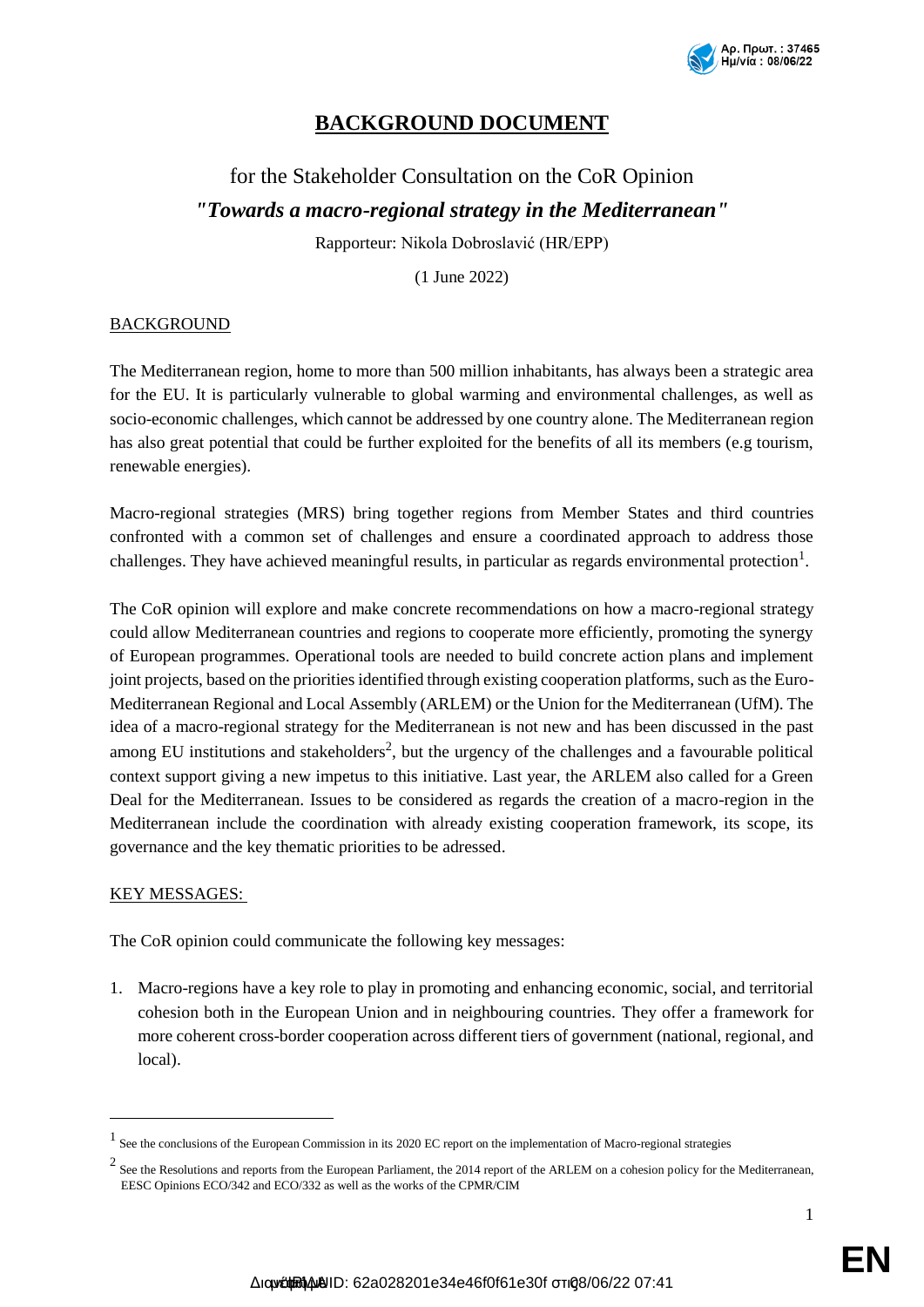2. A Mediterranean macro-region can be used to jointly tackle issues affecting both member states and non-member states and enable reform processes in candidate countries.

# *The Role of the Mediterranean and key Challenges faced by the Region*

- 3. The Mediterranean area is a unique cultural, economic, and biological area, home to half a billion people, of which a third lives in coastal areas. One fifth of the global marine production occurs in this area. The Mediterranean is especially affected by global warming, especially regarding water supply and food security.
- 4. Despite a common cultural heritage, the Mediterranean is an area of great social and economic differences. Yet, it is beset by common economic, climate, and security challenges which necessitate a framework for common action. The COVID-19 pandemic has further highlighted the need for coordinated cross-border action to tackle global risks.
- 5. A macro-regional strategy in the Mediterranean would build upon existing initiatives on local and regional level but further weave them together into a coherent framework. This new framework would, in line with the Commission's European Green Deal work towards a Mediterranean Green Deal.

# *An Integrated Approach*

- 6. The macro-regional strategy for the Mediterranean will not replace existing strategies such as the Adriatic-Ioanian macro-regional strategy and the WestMED initiative but create opportunities for a more streamlined and coordinated approach, as already identified by the Euro-Mediterranean Regional and Local Assembly (ARLEM) and the Union for the Mediterranean (UfM).
- 7. A Mediterranean macro-regional strategy will have to cover all three major subareas of the Mediterranean (Western, Eastern, and Adriatic-Ioanian) and all three shores (north, east, and south).
- 8. This new regional integration will need to be a gradual and voluntary one, considering specific political and diplomatic challenges in parts of the region.

# *Key principles of a macro-regional strategy*

- 9. A future Mediterranean macro-regional strategy should reflect the principle of multi-level governance.
- 10. The governance framework should include a general assembly, an executive board, and thematic action groups.
- 11. The governance should be guided by an annual rotating presidency, alternating between countries from the north and south shores of the Mediterranean.
- 12. The presidency should follow an annual work programme, while a technical secretariat should assist the presidency.

#### *Key Challenges and priorities of a macro-regional strategy*

13. A Mediterranean macro-regional strategy should start out with a couple of key shared points of concern.